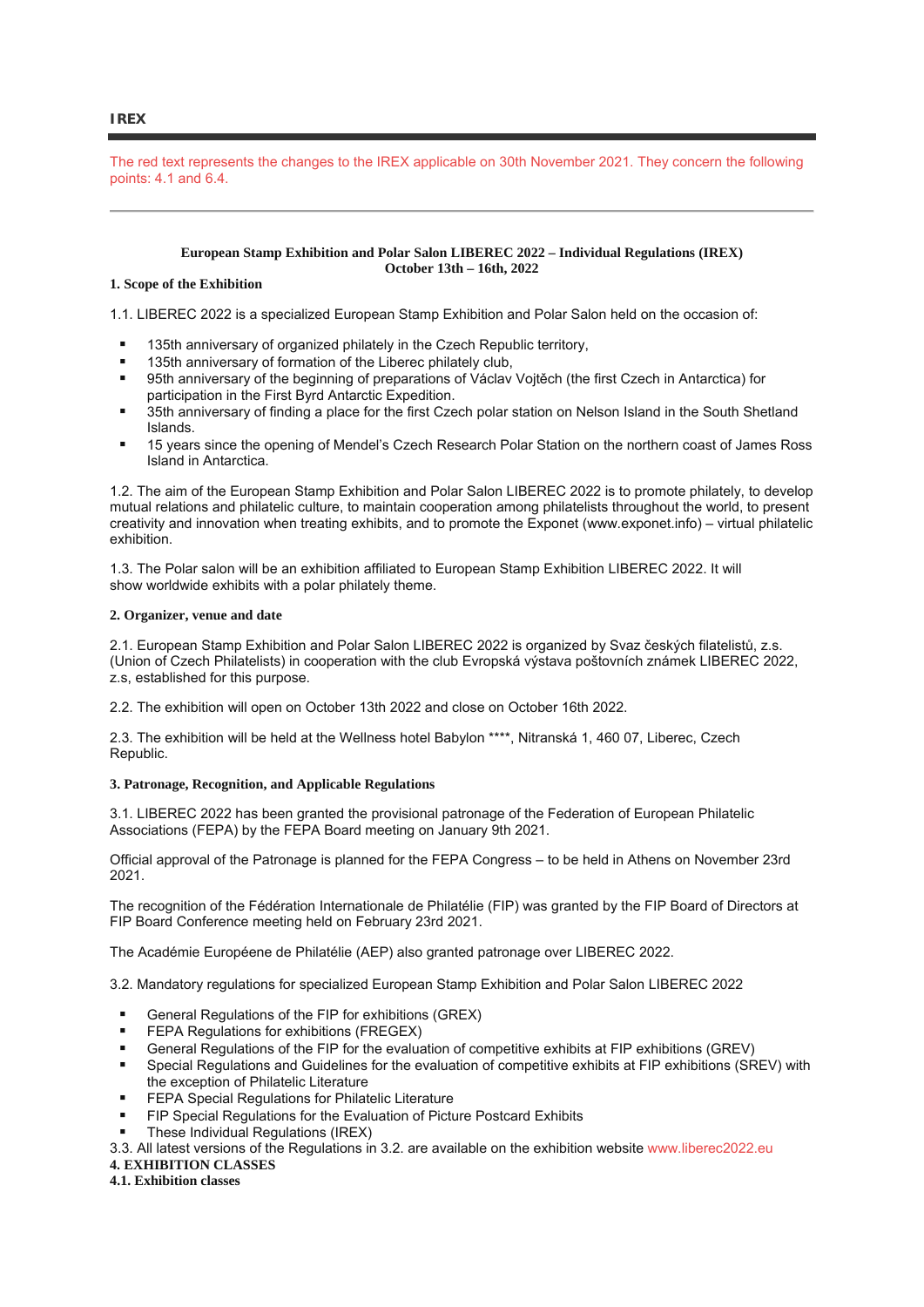## **Non-Competitive Classes**

- Court of Honour Exhibits of great philatelic importance
- Official Class Exhibits of postal authorities, postal museums, postage stamp printers, designers, engravers etc.
- Polar exhibits

**Competitive Classes**

Class 1. LUBRETEC Grand Prix Class

Class 2. Traditional Philately

- 2A Czechoslovakia and Czech Republic
- 2B Europe
- 2C The Rest of the World

Class 3. Postal History

- 3A Czechoslovakia and Czech Republic
- **3B** Europe
- $\blacksquare$  3C The Rest of the World
- 3D Polar Philately

Class 4. Thematic Philately

- 4A Nature
- 4B Culture
- **4C Technology**
- 4D Polar Philately

Class 5. Open Philately

- **5A Polar Philately**
- 5B Other

Class 6. Picture Postcards

Class 7. Youth Philately. All ages as on January 1st 2022:

- 7A Exhibitors aged up to 15 years
- $\blacksquare$  7B Exhibitors aged 16 18 years
- $\blacksquare$  7C Exhibitors aged 19 21 years

Class 8.Philatelic Literature – Only books published after December 31st 2016 and catalogues published after January 1st 2020.

- 8A Philatelic books and research papers (published after December 31st 2016)
- 8B Philatelic magazines and periodicals (published after December 31st 2019)
- 8C Catalogues (published after December 31st 2019)
- 8D Websites, software, other digital works
- 8E Polar Philately books and research papers (published after December 31st 2016), magazines, periodicals and catalogues (published after December 31st 2019).

Class 9.One-frame (two- or three-frame) exhibits

- 9A Traditional Philately
- 9B Postal History
- **9C Thematic Philately**
- **9D Polar Philately**
- 9E Astrophilately
- Class 10 Astrophilately

4.2. Exhibits in 8A, 8B, 8C, 8E, may be exhibited either in printed or digital format.

4.3. One-frame exhibits can be displayed in Classes 2-6 (inclusive). One-frame exhibits should not be extracted from a multiple frame exhibit and should be based on a narrow subject that is best treated as one frame only.

Evaluation shall be performed on the basis of awarded points  $(60 - 100)$  and the exhibitor shall receive only a certificate without a medal. The Certificate of Participation will be given to exhibits attaining less than 60 points.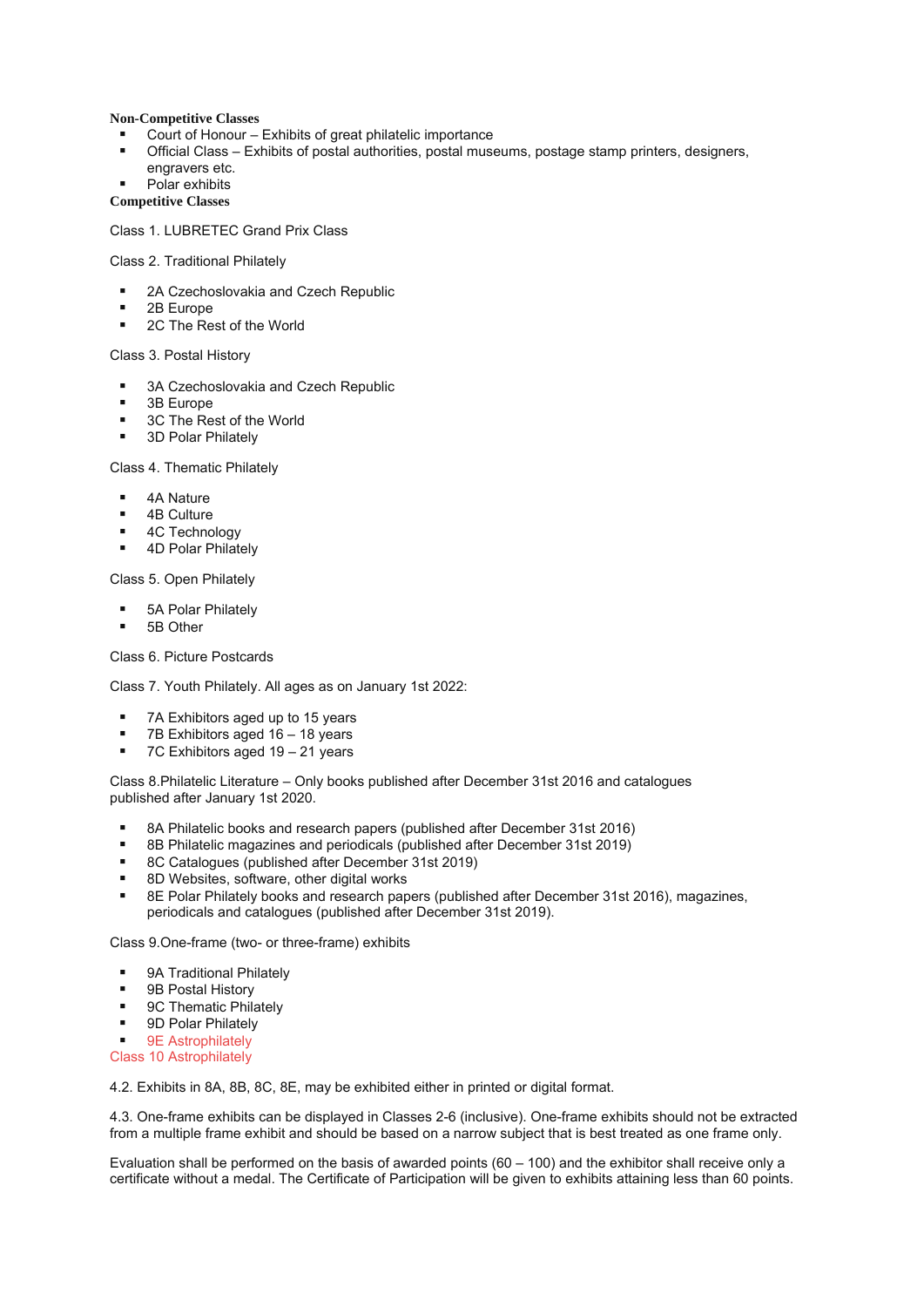Please indicate clearly in the Exhibit Application Form as to the sub-class (2, 3, or 4) the exhibit is entering.

4.4 2-frame and 3-frame competitive exhibits are introduced on an experimental basis, which will be judged in accordance with the "Guidelines for Judging one frame Exhibits at FIP Exhibitions". They will be classified in their respective Classes.

4.5. The exhibitor applies for the most appropriate Class. However, the Jury has the right to transfer any exhibit from one Class to another, always to the benefit of the exhibitor.

## **5. Conditions for participation**

5.1. Participation in Classes other than Philatelic Literature is open to:

- Exhibitors who are members of European philatelic societies affiliated to the FEPA Member Federations or to the Malta Philatelic Society, with any kind of exhibit.
- Exhibitors who are members of philatelic societies affiliated to the FIP Member Federations from outside Europe, with exhibits related to Europe.
- Exhibitors who are members of philatelic polar societies affiliated to the FIP Member Federations from all over the world.

5.2. Participation in Philatelic Literature is open to exhibitors from all over the world with any kind of exhibit either printed or digital with no restriction except the publication date (as in Art. 4.1).

5.3. Participation of an exhibit in Classes other than Philatelic Literature is required to have secured (a) at least 75 points at National level or (b) the National Commissioner's confirmation regarding the quality of the said exhibit. In the case of a 2-frame or a 3-frame exhibit, the exhibit is considered qualified if ever reached 75 points when presented in a lesser number of frames. In case the exhibit was never presented in a lesser number of frames, its qualification must be certified through the Commissioner as per GREX Art. 10.6.

5.4. Exhibits that have been awarded with at least one Large Gold medal in a previous FIP World Exhibition or a FEPA/FIAP/FIAF Continental Exhibition can only participate in the FEPA Grand Prix Class (Class 1).

5.5. Exhibits that have been awarded a Grand Prix d'Honneur in a previous FIP World Exhibition or a similar award in a FEPA/FIAP/FIAF Continental Exhibition cannot participate in any of the competitive classes of LIBEREC 2022.

5.6. The entrant must be the owner of the exhibit displayed which will be listed under the exhibitor's name, or a pseudonym, in the Official Exhibition Catalogue. The exhibit must have been the property of the entrant for at least two years and, if purchased as a collection, extensively revised in order to qualify for the exhibition.

5.7. Entrants may display their collection under a pseudonym provided their name and membership in any appropriate philatelic society are made known to the National Commissioner and to the Organising Committee who are then authorized to communicate such information to the jury.

5.8. The regulations governing the conditions of application and acceptance are stated in Articles 10 to 19 inclusive of the GREX.

## **6. CONDITIONS OF ENTRY**

6.1.a Exhibitors shall submit directly to their respective National Commissioner, their entry forms, which must be accompanied by an introductory title page and also, if possible, a synopsis of the exhibit on one or two pages, in one of the FIP languages.

6.1.b Those exhibitors living in countries where no National Commissioner has been appointed should apply directly to the Organising Committee. This method must be agreed with the Organising Committee in advance before the acceptance.

6.2. The entry form must be duly completed in English.

6.3. A separate entry form is required for each exhibit.

6.4. Completed entry forms must be received by the National Commissioners (or personally, see 6.1b) no later than January 31st 2022. National Commissioners must then submit the entry forms by electronic means (PDF) to the Commissioner General to arrive no later than 31st March 2022. The Organising Committee does not accept entry forms sent in paper form.

6.5. The Organising Committee reserves the right to refuse to accept any application or to reject any exhibit in whole or in part without assigning any reason for rejection.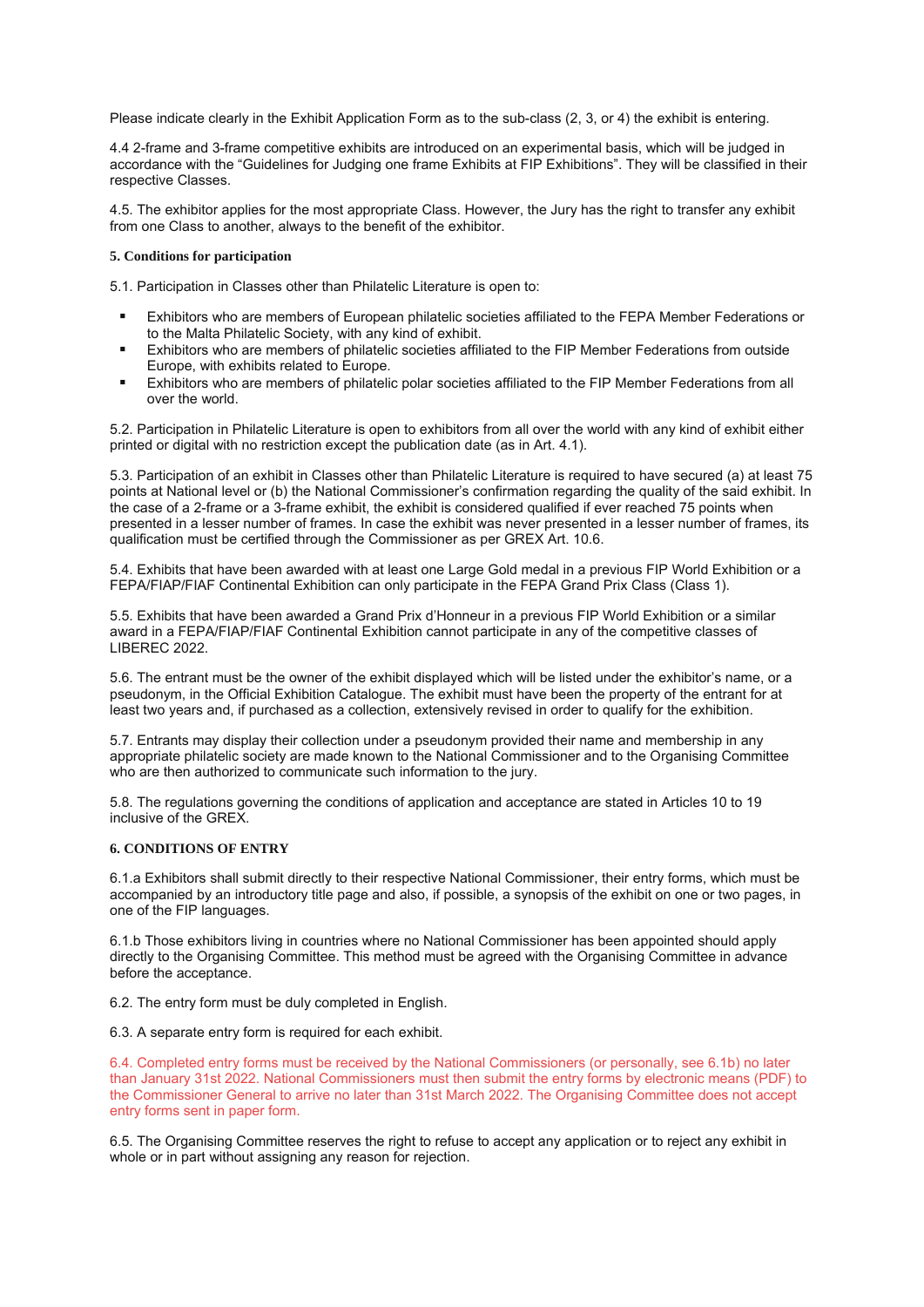6.6. Data provided will be used by EUROPEAN STAMP EXHIBITION and POLAR SALON LIBEREC 2022 for the purpose of organising and judging the exhibition and may be stored and transmitted electronically, as well as in paper form. Submitting an application signifies the exhibitor's assent to this. No data will be passed to any third party for any purpose other than retention for exhibition records by FEPA and FIP, and may be used to provide the exhibitor with information about future exhibitions.

# **7. NOTIFICATION OF ACCEPTANCE**

7.1. Notification of application acceptance or non-acceptance by the Organising Committee, together with the number of frames allocated to each accepted exhibit, will be sent to the National Commissioners when frame allocations have been made. Where no National Commissioner has been nominated, notification will be made to the National Federation or the exhibitor (see 6.1b). It is anticipated that such notification will be made by April 30th 2022 at the latest.

7.2. The decision of the Organising Committee is final. No correspondence can be entered into directly with applicants, except 6.1b.

# **8. CONDITIONS OF ACCEPTANCE**

8.1. The Organising Committee will send the list of accepted exhibits to national commissioners who should send a notification of acceptance to individual exhibitors. Each exhibitor pays the entry fee to his/her national commissioner who will then pay the total by May 31st 2022. Where there is no appointed national commissioner the exhibitor (see 6.1b) shall take care of these tasks.

8.2. The entrant may revise the introductory title page after sending Notice of Confirmation of Acceptance but the concept of the exhibit cannot be changed. A revised introductory title page and synopsis may be passed to the National Commissioner (or personally, see 6.1b) for transmission to the Organising Committee no later than August 1st 2022.

8.3. Entries in the Non-Competitive classes shall be by special invitation at the discretion of the Organising Committee.

## **9. ENTRY FEES**

9.1. Non-Competitive Classes Court of Honour and Official Class will be free of charge.

9.2. The entry fee for multiple frame exhibits in the Non-Competitive Class – Polar salon will be €40 per frame.

9.3. The entry fee for five- and eight-frame exhibits in the Competitive Classes will be €40 per frame.

9.4. The entry fee for one-frame exhibits in the Competitive Classes will be  $\epsilon$ 55 per frame.

9.5. The entry fee for two-frame exhibits in the Competitive Classes will be €50 per frame. The entry fee for threeframe exhibits in the Competitive Classes will be €45 per frame.

9.6. The entry fee in the Class 8 Philatelic Literature will be €55 per entry.

9.7. There will be no entry fee for Class 7 Youth Philately.

9.8. Entry fees are not refundable.

## **10. CLASSIFICATION OF EXHIBITS**

10.1. Exhibits must be entered under the correct classification. The Jury reserves the right to reassign incorrectly or ambiguously described entries. No exhibit may be entered in more than one class.

10.2. Every entry accepted will be listed in the Official Exhibition Catalogue under its given title as stated in the Confirmation of Notice of Acceptance.

## **11. SIZES OF FRAMES**

11.1. There will be approximately 1200 frames.

11.2. The exhibition frames at European Stamp Exhibition and Polar Salon LIBEREC 2022 shall be 97cm x 120cm. Each frame shall have a capacity for 16 A4 sheets (four sheets in four rows 4×4) enclosed in a transparent protective cover no more than 297 mm high and 245 mm wide. Larger sheet formats may be accepted but have to be in multiples of the standard size and approved in advance by the Organizing Committee.

11.3. If the entire exhibit does not fit within the number of frames allocated, the portion beyond the allocated frames will not be exhibited nor judged. The Organising Committee will not be responsible for such materials.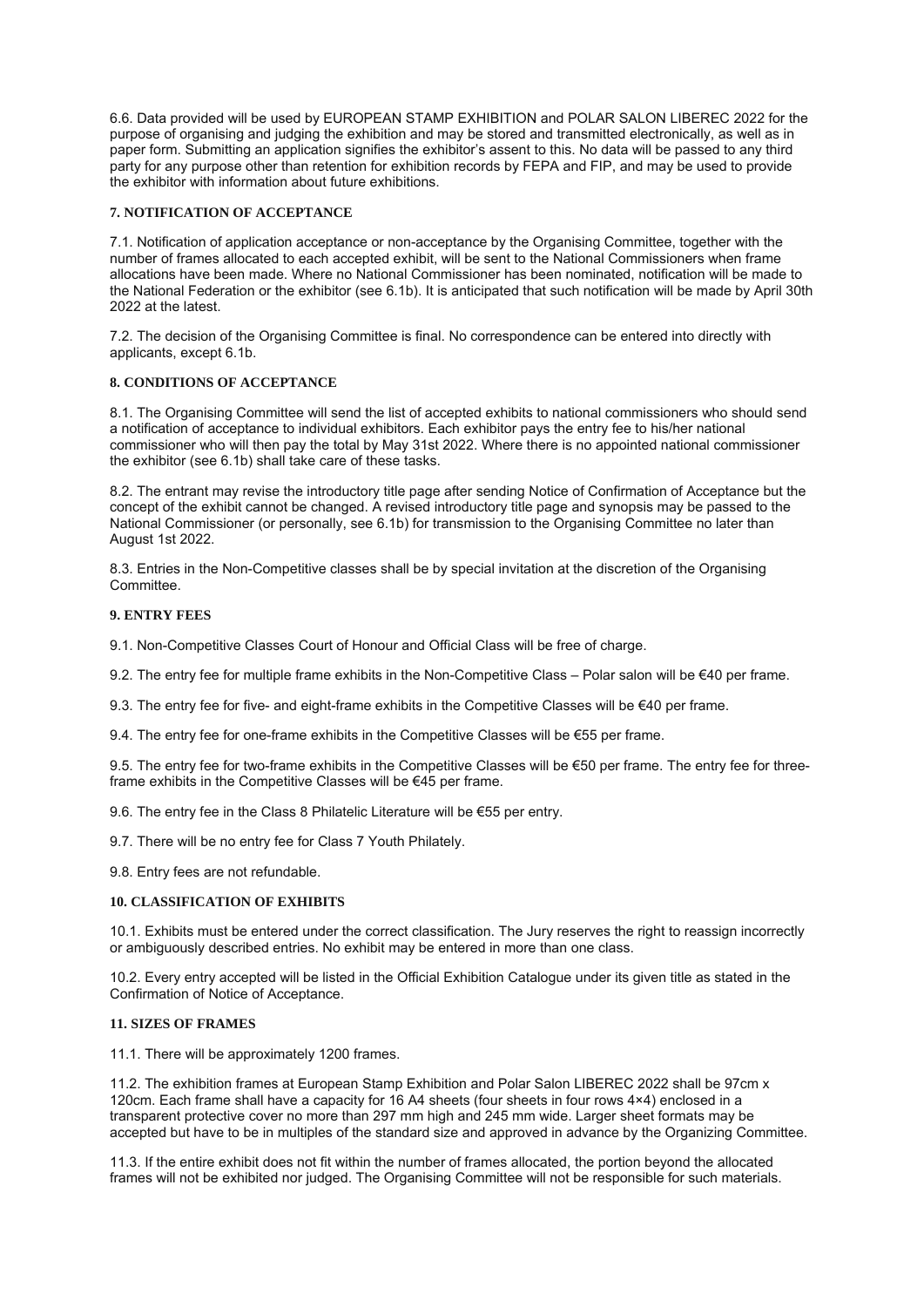## **12. FRAME ALLOCATION**

12.1. The frame allocation defined in this article applies to all Competitive Classes listed in Article 4.1 except Class 8 Philatelic Literature.

12.2. In Class 1 Exhibits will be allocated 8 frames uniformly.

12.3. In Classes 2-6 (inclusive) Exhibits will be allocated the following number of frames uniformly, as per article 6.4 of the GREX

- 5 frame Exhibits which have received at least 75 points at National level and are first time exhibits.
- 5 frame Exhibits which have received less than 85 points previously at a FIP, FEPA, FIAF or FIAP Exhibition.
- 8 frame Exhibits which have received previously at least 85 points at a FIP, FEPA, FIAF or FIAP Exhibition. Consideration will be given to specific written requests to retain 5 frames for exhibits which have previously received at least 85 points at a FIP, FEPA, FIAF or FIAP Exhibitions.
- 1 frame One-frame exhibits which have received at least 75 points at National level. The same applies to two- and three-frame exhibits.

12.4. In Class 7 each Exhibit will be allocated the following number of frames uniformly, as per article 6.4 of the GREX

- Class 7A: 2 to 4 frames
- Class 7B: 3 to 5 frames
- Class 7C: 4 to 5 frames.
- **13. EXHIBIT PRESENTATION**

13.1. All exhibits must be mounted on white or light coloured pages and each sheet must be placed in a transparent protective cover, in accordance with Article 17.5 of the GREX. No exhibit mounted on black or dark coloured pages will be accepted.

13.2. The sheets must be numbered consecutively, at the back, to aid the correct mounting of the exhibit.

13.3. Expert Certificates may not be shown but the original/copy must be placed at the disposal of the Jury by inserting it in the protector behind the appropriate page, or depositing with National Commissioner.

13.4. The front of each page containing an Expert Certificate or Certificates should show the letter "C" next to the item of expertise to denote that an Expert Certificate is available.

## **14. DELIVERY AND RETURN OF EXHIBITS**

14.1. Exhibit envelopes (one envelope per frame) and Exhibit Customs inventory forms together with exhibitor information will be sent to each exhibitor through the National Commissioner (or personally, see 6.1b). Exhibitors should include the completed inventory form in the envelope containing the first frame of the exhibit.

14.2. Exhibits can only be accepted if delivered by the National Commissioner to Liberec at a date and time to be agreed with the Organising Committee. Exhibits will not be returned to National Commissioners until after the Exhibition has closed. Where no National Commissioner has been appointed, individual arrangements must be made directly with the Organising Committee (see 6.1b).

14.3. In the event an exhibit is delivered late or fails to be delivered, or in the event the page size does not comply with the provisions of Article 11.2, the exhibit will not be judged and the participation fee shall not be refunded.

14.4. The Organising Committee is unable to receive exhibits by post, except for Class 8 Philatelic Literature, (see Article 16).

14.5. Each exhibitor is encouraged to scan his/her exhibit and pass scans to the National Commissioner (or personally, see 6.1b) for transmission to the Organising Committee no later than August 1st 2022. Technical specifications for the scans shall be made available along with the Notice of Confirmation of Acceptance.

14.6. The scans will be made available beforehand to the Jury to improve the quality of judging. During the exhibition the Organising Committee may display scans of exhibits in the premises of the exhibition venue using electronic means. Using the scans of the exhibit is not granted for any other use or to any third party without written permission from the exhibitor.

# **15. MOUNTING AND DISMOUNTING OF EXHIBITS**

15.1. Exhibit mounting and dismounting will be performed by or under the supervision of the Organising Committee and National Commissioners.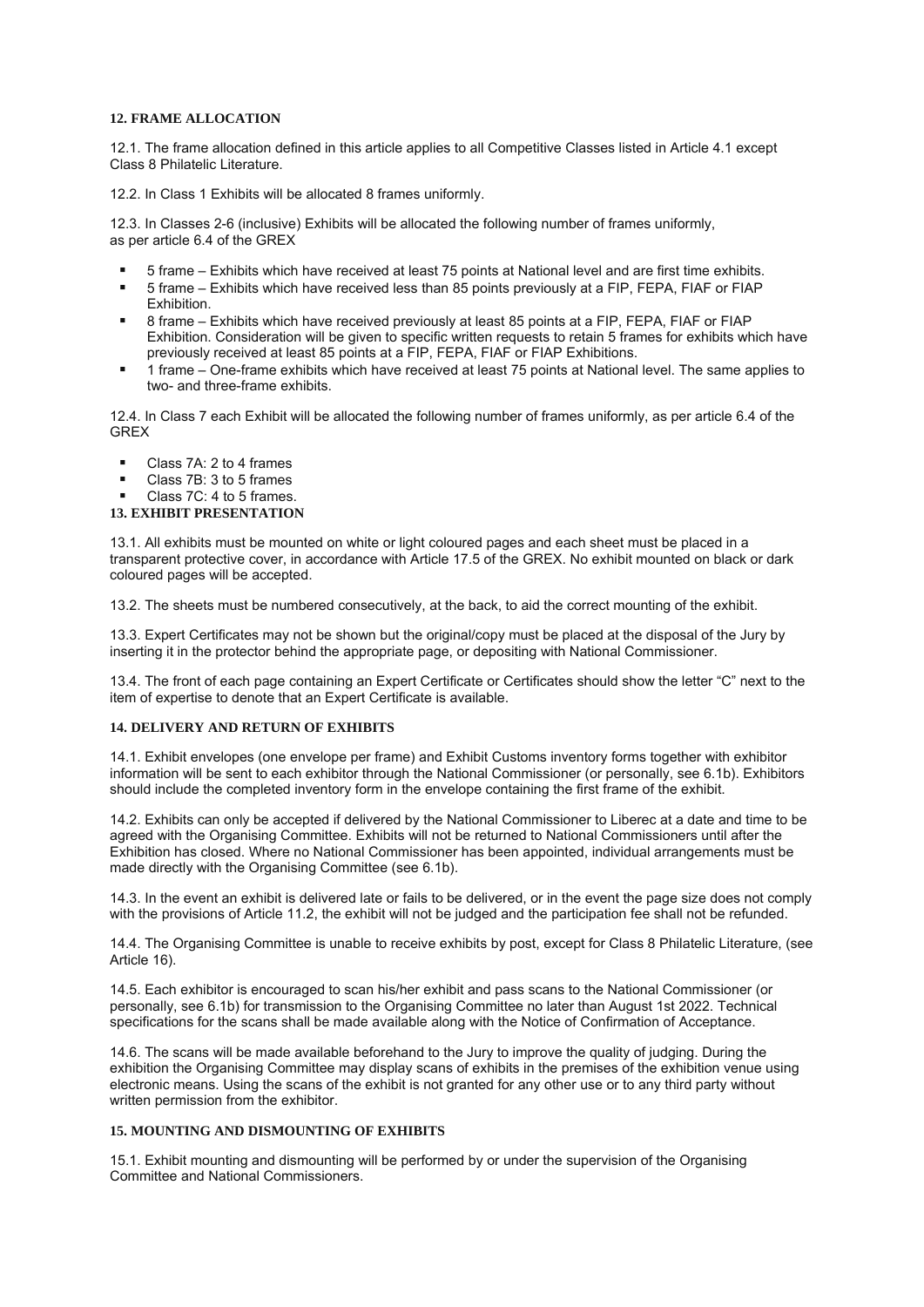15.2. Facilities will not be available for exhibitors to mount or dismount their exhibits personally.

15.3. Exhibits will be displayed for four days only, but all exhibits must be delivered to the bin room prior to the opening of the Exhibition, at a date and time to be agreed with the Organising Committee.

#### **16. PHILATELIC LITERATURE EXHIBITS**

16.1. Exhibitors in Class 8 must send two copies of each title or volume, which will not be returned. One of the two copies will be placed at the disposal of the Jury and the other copy will be on display in a philatelic reading area throughout the duration of the Exhibition.

16.2. The Organising Committee requires Philatelic Literature exhibits to be received no later than July 1st 2022 in order that preliminary judging may take place.

16.3. The exhibits will be kept by the Union of Czech Philatelists.

Literature sending address: Evropská výstava poštovních známek LIBEREC 2022, z.s Kralicka 79/11 460 07 Liberec 7 Czech Republic

## **17. EXPERT GROUP**

17.1. An expert group will be appointed by the Organising Committee in consultation with the FEPA and FIP consultants.

## **18. INSURANCE AND SECURITY**

18.1. Exhibitors are advised that they must secure appropriate insurance for their exhibits. The Organising Committee is not responsible for such insurance and all expenses in securing insurance are the responsibility of the exhibitor. The Organising Committee will not be liable for any loss or damage of any exhibit, in whole or in part, howsoever caused.

18.2. The Organising Committee will take reasonable precautions to ensure the security and safety of all exhibits while in their possession.

## **19. CUSTOMS AND EXCISE**

19.1. The Organising Committee will make all reasonable efforts to devise a simplified procedure in conjunction with Czech Customs for exhibits entering the Czech Republic. Details of the entry procedure and requirements will be notified to all exhibitors through the National Commissioner (or personally, see 6.1b). Where no National Commissioner has been nominated, notification will be made to the National Federation.

## **20. JUDGING OF EXHIBITS AND AWARDS**

20.1. Exhibits in the Competitive Classes will be judged and awarded prizes by the appointed and accredited FIP or FEPA judges in accordance with the principles laid down in the GREV and SREVs.

20.2. The Jury will allocate awards and special prizes in accordance with Article 8 of the GREX.

20.3. Grand Prizes for European stamp exhibition LIBEREC 2022 in the Competitive Classes:

- Grand Prix LIBEREC 2022, a valuable object d'art for the best exhibit in Class 1 FEPA Grand Prix Class.
- Grand Prix National, a valuable object d'art for the best exhibit dealing with Czechoslovakia or the Czech Republic in Classes 2-6 (inclusive).
- Grand Prix International, a valuable object d'art, for the best exhibit dealing with international subjects in Classes 2-6 (inclusive).

20.4. All other exhibits in Class 1 LIBEREC 2022 Grand Prix Class will receive a Large Gold Medal.

20.5. Multiple frame exhibits in classes 1 to 8 will receive an Exhibition Medal.

20.6. Awards for one-frame (two- and three-frame) exhibits will consist of an Award Certificate indicating points only. No medals will be awarded.

20.7. Certificate of Participation will be given to exhibits attaining less than 60 points.

20.8. Special prizes will be accepted at the discretion of the Organising Committee, and will be placed at the disposal of the Jury without the imposition of any conditions.